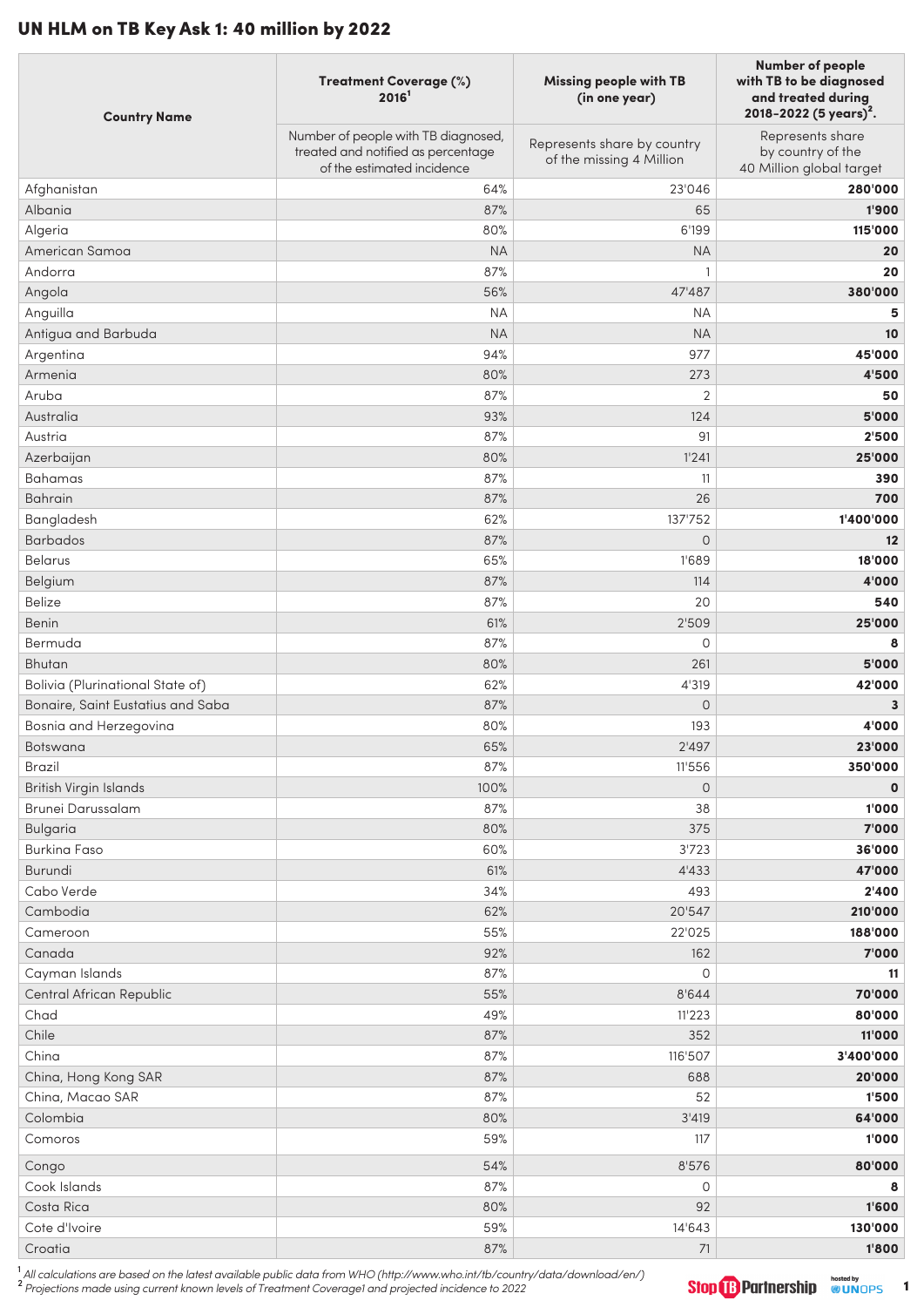| <b>Country Name</b>                   | Treatment Coverage (%)<br>2016 <sup>1</sup>                                                             | <b>Missing people with TB</b><br>(in one year)          | <b>Number of people</b><br>with TB to be diagnosed<br>and treated during<br>2018-2022 (5 years) <sup>2</sup> . |
|---------------------------------------|---------------------------------------------------------------------------------------------------------|---------------------------------------------------------|----------------------------------------------------------------------------------------------------------------|
|                                       | Number of people with TB diagnosed,<br>treated and notified as percentage<br>of the estimated incidence | Represents share by country<br>of the missing 4 Million | Represents share<br>by country of the<br>40 Million global target                                              |
| Cuba                                  | 87%                                                                                                     | 101                                                     | 3'000                                                                                                          |
| Curacao                               | 87%                                                                                                     | $\mathbf{1}$                                            | 20                                                                                                             |
| Cyprus                                | 87%                                                                                                     | 9                                                       | 250                                                                                                            |
| Czech Republic                        | 96%                                                                                                     | 19                                                      | 2'000                                                                                                          |
| Democratic People's Republic of Korea | 87%                                                                                                     | 17'394                                                  | 500'000                                                                                                        |
| Democratic Republic of the Congo      | 51%                                                                                                     | 123'404                                                 | 950'000                                                                                                        |
| Denmark                               | 83%                                                                                                     | 58                                                      | 1'300                                                                                                          |
| Djibouti                              | 80%                                                                                                     | 678                                                     | 12'000                                                                                                         |
| Dominica                              | 87%                                                                                                     | 1                                                       | 25                                                                                                             |
| Dominican Republic                    | 66%                                                                                                     | 2'165                                                   | 23'000                                                                                                         |
| Ecuador                               | 64%                                                                                                     | 2'916                                                   | 28'000                                                                                                         |
| Egypt                                 | 61%                                                                                                     | 5'026                                                   | 45'000                                                                                                         |
| El Salvador                           | 80%                                                                                                     | 766                                                     | 14'000                                                                                                         |
| <b>Equatorial Guinea</b>              | 65%                                                                                                     | 772                                                     | 9'000                                                                                                          |
| Eritrea                               | 61%                                                                                                     | 1'485                                                   | 13'000                                                                                                         |
| Estonia                               | 87%                                                                                                     | 32                                                      | 800                                                                                                            |
| Ethiopia                              | 69%                                                                                                     | 56'164                                                  | 600'000                                                                                                        |
| Fiji                                  | 59%                                                                                                     | 218                                                     | 2'000                                                                                                          |
| Finland                               | 87%                                                                                                     | 35                                                      | 950                                                                                                            |
| France                                | 94%                                                                                                     | 325                                                     | 19'000                                                                                                         |
| French Polynesia                      | 96%                                                                                                     | $\overline{2}$                                          | 200                                                                                                            |
| Gabon                                 | 58%                                                                                                     | 4'033                                                   | 37'000                                                                                                         |
| Gambia                                |                                                                                                         |                                                         |                                                                                                                |
|                                       | 70%                                                                                                     | 1'002                                                   | 14'000                                                                                                         |
| Georgia                               | 82%<br>87%                                                                                              | 617<br>863                                              | 13'000<br>26'000                                                                                               |
| Germany                               |                                                                                                         | 29'833                                                  |                                                                                                                |
| Ghana                                 | 32%                                                                                                     |                                                         | 140'000                                                                                                        |
| Greece                                | 83%                                                                                                     | 83                                                      | 1'900                                                                                                          |
| Greenland                             | 87%                                                                                                     | 9                                                       | 250                                                                                                            |
| Grenada                               | 87%                                                                                                     | 1                                                       | 30                                                                                                             |
| Guam                                  | 87%                                                                                                     | 11                                                      | 300                                                                                                            |
| Guatemala                             | 80%                                                                                                     | 777                                                     | 16'000                                                                                                         |
| Guinea                                | 58%                                                                                                     | 9'361                                                   | 88'000                                                                                                         |
| Guinea-Bissau                         | 33%                                                                                                     | 4'574                                                   | 20'000                                                                                                         |
| Guyana                                | 80%                                                                                                     | 143                                                     | 2'700                                                                                                          |
| Haiti                                 | 75%                                                                                                     | 4'698                                                   | 80'000                                                                                                         |
| Honduras                              | 80%                                                                                                     | 714                                                     | 13'000                                                                                                         |
| Hungary                               | 86%                                                                                                     | 123                                                     | 3'000                                                                                                          |
| Iceland                               | 87%                                                                                                     | $\mathbf{1}$                                            | 22                                                                                                             |
| India                                 | 63%                                                                                                     | 1'026'124                                               | 11'900'000                                                                                                     |
| Indonesia                             | 36%                                                                                                     | 655'894                                                 | 3'800'000                                                                                                      |
| Iran (Islamic Republic of)            | 80%                                                                                                     | 2'748                                                   | 45'000                                                                                                         |
| Iraq                                  | 46%                                                                                                     | 8'754                                                   | 65'000                                                                                                         |
| Ireland                               | 87%                                                                                                     | 47                                                      | 1'200                                                                                                          |
| Israel                                | 87%                                                                                                     | 40                                                      | 950                                                                                                            |
| Italy                                 | 100%                                                                                                    | $\circ$                                                 | 14'000                                                                                                         |
| Jamaica                               | 80%                                                                                                     | 27                                                      | 450                                                                                                            |
| Japan                                 | 87%                                                                                                     | 2'375                                                   | 70'000                                                                                                         |
| Jordan                                | 80%                                                                                                     | 106                                                     | 2'000                                                                                                          |
| Kazakhstan                            | 100%                                                                                                    | 0                                                       | 46'000                                                                                                         |
| Kenya                                 | 45%                                                                                                     | 92'665                                                  | 610'000                                                                                                        |
| Kiribati                              | 80%                                                                                                     | 132                                                     | 2'500                                                                                                          |
| Kuwait                                | 87%                                                                                                     | 123                                                     | 3'500                                                                                                          |
| Kyrgyzstan                            | 81%                                                                                                     | 1'674                                                   | 34'000                                                                                                         |
| Lao People's Democratic Republic      | 42%                                                                                                     | 7'019                                                   | 38'000                                                                                                         |
| Latvia                                | 87%                                                                                                     | 99                                                      | 2'800                                                                                                          |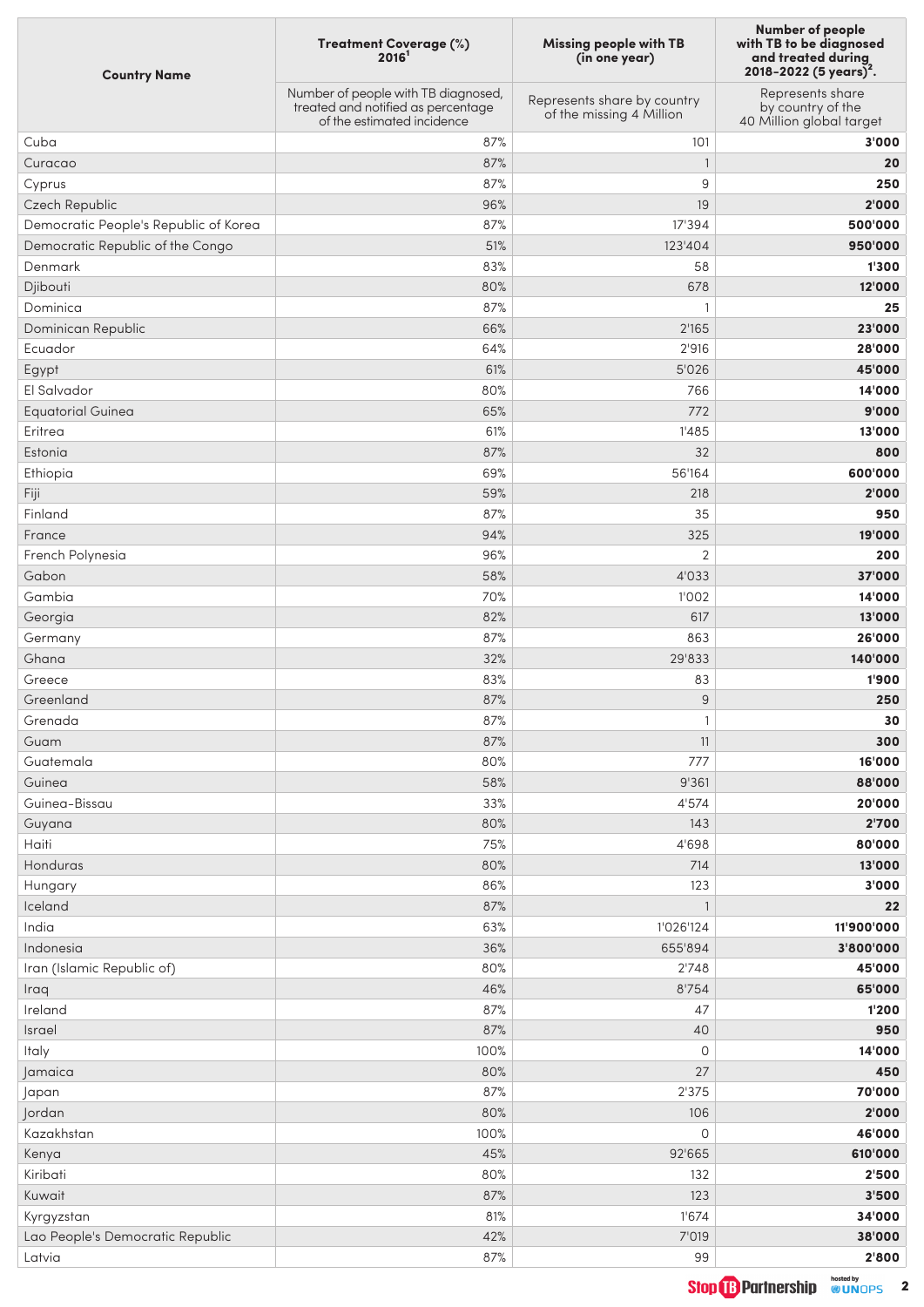| <b>Country Name</b>              | Treatment Coverage (%)<br>2016 <sup>1</sup>                                                             | <b>Missing people with TB</b><br>(in one year)          | <b>Number of people</b><br>with TB to be diagnosed<br>and treated during<br>2018-2022 (5 years) <sup>2</sup> . |
|----------------------------------|---------------------------------------------------------------------------------------------------------|---------------------------------------------------------|----------------------------------------------------------------------------------------------------------------|
|                                  | Number of people with TB diagnosed,<br>treated and notified as percentage<br>of the estimated incidence | Represents share by country<br>of the missing 4 Million | Represents share<br>by country of the<br>40 Million global target                                              |
| Lebanon                          | 87%                                                                                                     | 94                                                      | 3'000                                                                                                          |
| Lesotho                          | 46%                                                                                                     | 8'709                                                   | 50'000                                                                                                         |
| Liberia                          | 50%                                                                                                     | 6'895                                                   | 45'000                                                                                                         |
| Libya                            | 45%                                                                                                     | 1'369                                                   | 9'000                                                                                                          |
| Lithuania                        | 87%                                                                                                     | 153                                                     | 6'000                                                                                                          |
| Luxembourg                       | 87%                                                                                                     | $\overline{4}$                                          | 110                                                                                                            |
| Madagascar                       | 49%                                                                                                     | 29'999                                                  | 210'000                                                                                                        |
| Malawi                           | 54%                                                                                                     | 13'484                                                  | 100'000                                                                                                        |
| Malaysia                         | 87%                                                                                                     | 3'995                                                   | 120'000                                                                                                        |
| Maldives                         | 80%                                                                                                     | 41                                                      | 800                                                                                                            |
| Mali                             | 68%                                                                                                     | 3'224                                                   | 39'000                                                                                                         |
| Malta                            | 87%                                                                                                     | 8                                                       | 200                                                                                                            |
| Marshall Islands                 | 80%                                                                                                     | 41                                                      | 800                                                                                                            |
| Mauritania                       | 54%                                                                                                     | 2'041                                                   | 16'000                                                                                                         |
| <b>Mauritius</b>                 | 44%                                                                                                     | 159                                                     | 960                                                                                                            |
| Mexico                           | 80%                                                                                                     | 5'807                                                   | 110'000                                                                                                        |
| Micronesia (Federated States of) | 80%                                                                                                     | 41                                                      | 720                                                                                                            |
| Monaco                           | 100%                                                                                                    | $\mathsf{O}\xspace$                                     | $\mathbf 0$                                                                                                    |
| Mongolia                         | 80%                                                                                                     | 1'075                                                   | 23'000                                                                                                         |
| Montenegro                       | 87%                                                                                                     | 13                                                      | 340                                                                                                            |
| Montserrat                       | 100%                                                                                                    | 0                                                       | $\mathbf 0$                                                                                                    |
| Morocco                          | 87%                                                                                                     | 4'458                                                   | 145'000                                                                                                        |
| Mozambique                       | 45%                                                                                                     | 87'158                                                  | 600'000                                                                                                        |
| Myanmar                          | 72%                                                                                                     | 53'449                                                  | 770'000                                                                                                        |
| Namibia                          | 80%                                                                                                     | 2'143                                                   | 45'000                                                                                                         |
| Nauru                            | 79%                                                                                                     | 3                                                       | 50                                                                                                             |
| Nepal                            | 70%                                                                                                     | 13'629                                                  | 170'000                                                                                                        |
| Netherlands                      | 87%                                                                                                     | 123                                                     | 3'500                                                                                                          |
| New Caledonia                    | 87%                                                                                                     | 6                                                       | 150                                                                                                            |
| New Zealand                      | 87%                                                                                                     | 46                                                      | 1'200                                                                                                          |
| Nicaragua                        | 80%                                                                                                     | 561                                                     | 11'000                                                                                                         |
| Niger                            | 52%                                                                                                     | 9'079                                                   | 68'000                                                                                                         |
| Nigeria                          | 24%                                                                                                     | 309'721                                                 | 1'200'000                                                                                                      |
| Niue                             | 100%                                                                                                    | $\mathsf{O}\xspace$                                     | $\mathbf 0$                                                                                                    |
| Northern Mariana Islands         | 87%                                                                                                     | 4                                                       | 110                                                                                                            |
| Norway                           | 87%                                                                                                     | 42                                                      | 1'200                                                                                                          |
| Oman                             | 87%                                                                                                     | 55                                                      | 1'400                                                                                                          |
| Pakistan                         | 69%                                                                                                     | 161'610                                                 | 2'100'000                                                                                                      |
| Palau                            | 87%                                                                                                     | 3                                                       | 100                                                                                                            |
| Panama                           | 81%                                                                                                     | 390                                                     | 9'000                                                                                                          |
| Papua New Guinea                 | 79%                                                                                                     | 7'424                                                   | 150'000                                                                                                        |
| Paraguay                         | 87%                                                                                                     | 362                                                     | 11'000                                                                                                         |
| Peru                             | 80%                                                                                                     | 7'267                                                   | 145'000                                                                                                        |
| Philippines                      | 58%                                                                                                     | 240'059                                                 | 2'200'000                                                                                                      |
| Poland                           | 87%                                                                                                     | 957                                                     | 25'000                                                                                                         |
| Portugal                         | 87%                                                                                                     | 306                                                     | 7'500                                                                                                          |
| Puerto Rico                      | 87%                                                                                                     | 10                                                      | 250                                                                                                            |
| Qatar                            | 87%                                                                                                     | 76                                                      | 2'000                                                                                                          |
| Republic of Korea                | 94%                                                                                                     | 2'565                                                   | 150'000                                                                                                        |
| Republic of Moldova              | 87%                                                                                                     | 529                                                     | 16'000                                                                                                         |
| Romania                          | 87%                                                                                                     | 2'210                                                   | 60'000                                                                                                         |
| <b>Russian Federation</b>        | 98%                                                                                                     | 1'593                                                   | 400'000                                                                                                        |
| Rwanda                           | 97%                                                                                                     | 208                                                     | 23'000                                                                                                         |
| Saint Kitts and Nevis            | 100%                                                                                                    | $\mathsf{O}\xspace$                                     | $\mathbf 0$                                                                                                    |
| Saint Lucia                      | 87%                                                                                                     | 0                                                       | 26                                                                                                             |